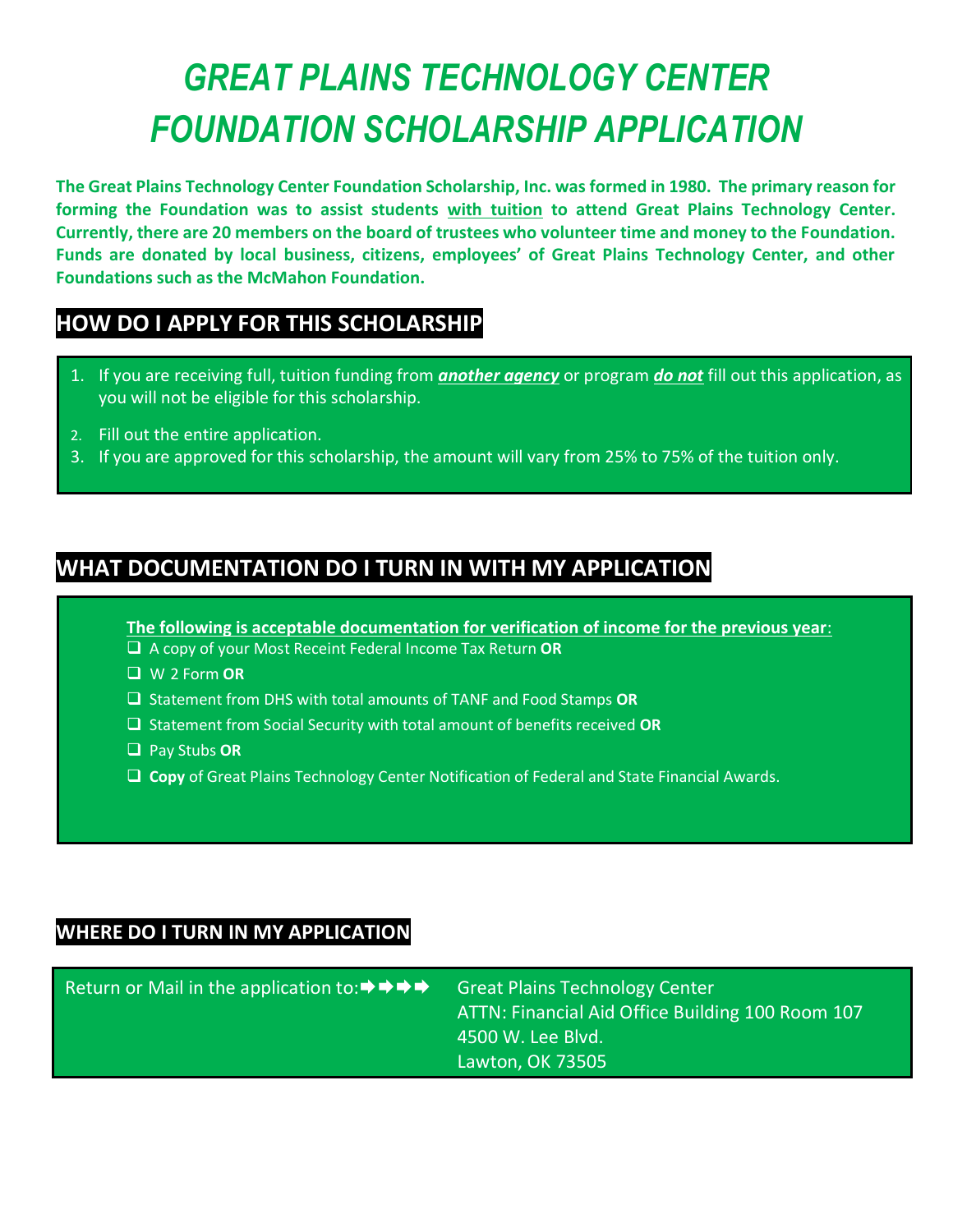**APPLICANT INFORMATION PLEASE PRINT CLEARLY:**

| <b>Name</b>                                                                                                                               |                               |                |           |
|-------------------------------------------------------------------------------------------------------------------------------------------|-------------------------------|----------------|-----------|
| Address                                                                                                                                   | <b>PHONE:</b>                 |                |           |
| City                                                                                                                                      | ST and the set                | <b>ZIP</b>     |           |
| <b>EDUCATION CHECK ONE</b>                                                                                                                |                               |                |           |
| $\Box$ High School Diploma                                                                                                                | $\Box$ GED $\Box$ Career Tech | $\Box$ College |           |
| Have you previously received a Great Plains Foundation Scholarship?<br>If yes list the course (s) you received the Scholarship funds for: |                               | $\Box$ Yes     | $\Box$ No |

*This Scholarship cannot be applied towards tuition for a student to retake the same AC&D (short term) course.*

\_\_\_\_\_\_\_\_\_\_\_\_\_\_\_\_\_\_\_\_\_\_\_\_\_\_\_\_\_\_\_\_\_\_\_\_\_\_\_\_\_\_\_\_\_\_\_\_\_\_\_\_\_\_\_\_\_\_\_\_\_\_\_\_\_\_\_\_\_\_\_\_\_\_\_\_\_\_\_\_\_\_\_\_\_\_\_\_\_\_

## **PROGRAM INFORMATION**

| <b>Name of Career Major or Course</b> | <b>Start Date</b> | <b>Full time or</b><br><b>Short Term</b> | <b>Tuition per semester</b><br>(Tuition only Scholarship) |
|---------------------------------------|-------------------|------------------------------------------|-----------------------------------------------------------|
|                                       |                   |                                          |                                                           |
|                                       |                   |                                          |                                                           |
|                                       |                   |                                          |                                                           |
|                                       |                   |                                          |                                                           |
| <b>Total Cost</b>                     |                   |                                          |                                                           |

## **COMPLETE THIS SECTION IF YOU ARE A DEPENDENT APPLICANT**

\_\_\_\_\_\_\_\_\_\_\_\_\_\_\_\_\_\_\_\_\_\_\_\_\_\_\_\_\_\_\_\_\_\_\_\_\_\_\_\_\_\_\_\_\_\_\_\_\_\_\_\_\_\_\_\_\_\_\_\_\_\_\_\_\_\_

(A dependent applicant is a person who is living with a parent, parents, or guardian(s)

| <b>Father's Information</b>                                                  |                     |          |
|------------------------------------------------------------------------------|---------------------|----------|
| Name                                                                         | Employer: Employer: | Position |
| <b>Mother's Information</b>                                                  |                     |          |
|                                                                              |                     | Position |
| <b>Financial Information:</b><br>Parent or Guardian's Previous year's income |                     |          |
| Your Previous year's income                                                  |                     |          |
| <b>TOTAL INCOME</b>                                                          |                     |          |

**TOTAL HOUSEHOLD SIZE**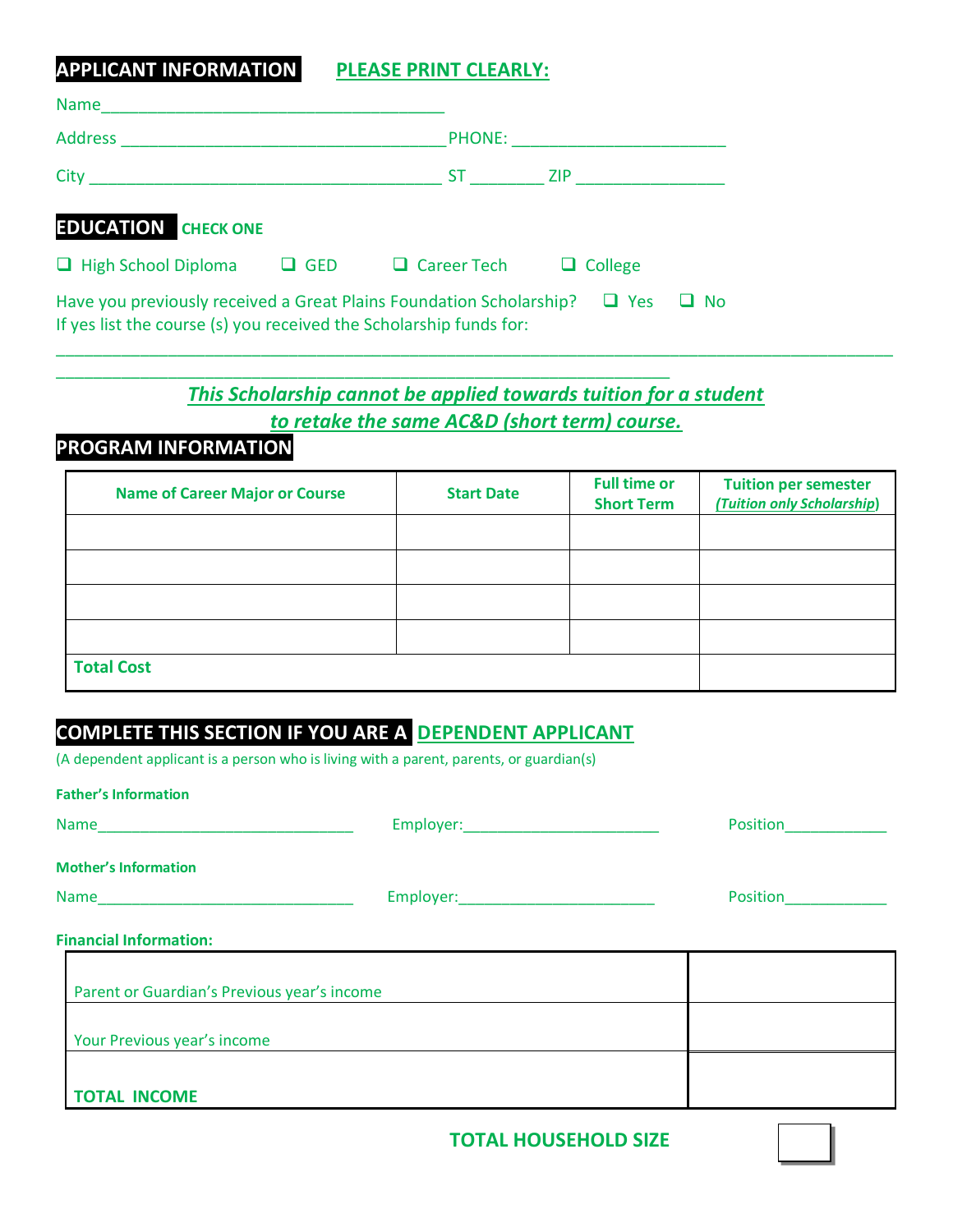# **COMPLETE THIS SECTION IF YOU ARE AN INDEPENDENT APPLICANT**

(An independent applicant is a person who is married or self-supporting.)

| <b>Applicant's Information</b>    |                     |          |  |
|-----------------------------------|---------------------|----------|--|
| <b>Name</b>                       | Employer:           | Position |  |
| <b>Spouse's Information</b>       |                     |          |  |
| <b>Name</b>                       | Employer: Employer: | Position |  |
| <b>Financial Information:</b>     |                     |          |  |
| Applicants previous year's income |                     |          |  |

| $\blacksquare$                 |  |
|--------------------------------|--|
|                                |  |
|                                |  |
| Spouses previous year's income |  |
|                                |  |
|                                |  |
| <b>TOTAL INCOME</b>            |  |
|                                |  |

## **TOTAL HOUSEHOLD SIZE**

#### **INDICATE ADDITIONAL AND/OR OTHER FINANCIAL RESOURCES: Check One**

| <b>TYPE OF FUNDING</b>                                 | <b>Amount</b> | <b>Weekly</b> | <b>Bi Weekly</b> | <b>Monthly</b> |
|--------------------------------------------------------|---------------|---------------|------------------|----------------|
| $\square$ ASCOG                                        |               |               |                  |                |
| $\Box$ VA Rehab                                        | Ş             |               |                  |                |
| $\Box$ Military Living                                 |               |               |                  |                |
| <b>Q</b> Child Support                                 | S             |               |                  |                |
| $\Box$ BIA/Tribal<br><b>Receiving tuition funding?</b> |               |               |                  |                |
| $\Box$ Other                                           |               |               |                  |                |

#### **INDICATE BELOW IF YOU HAVE APPLIED FOR AND/OR IF YOU ARE RECEIVING THE FOLLOWING:**

|                                |            | <b>Applied For:</b> |             | <b>Date of Disbursement</b> | <b>Amount</b> |               |
|--------------------------------|------------|---------------------|-------------|-----------------------------|---------------|---------------|
|                                | <b>YES</b> | <b>NO</b>           | <b>FALL</b> | <b>SPRING</b>               | <b>FALL</b>   | <b>SPRING</b> |
| <b>Federal Pell</b>            |            |                     |             |                             |               |               |
| <b>Federal SEOG</b>            |            |                     |             |                             |               |               |
| <b>OTAG</b>                    |            |                     |             |                             |               |               |
| <b>VA Educational benefits</b> |            |                     |             |                             |               |               |